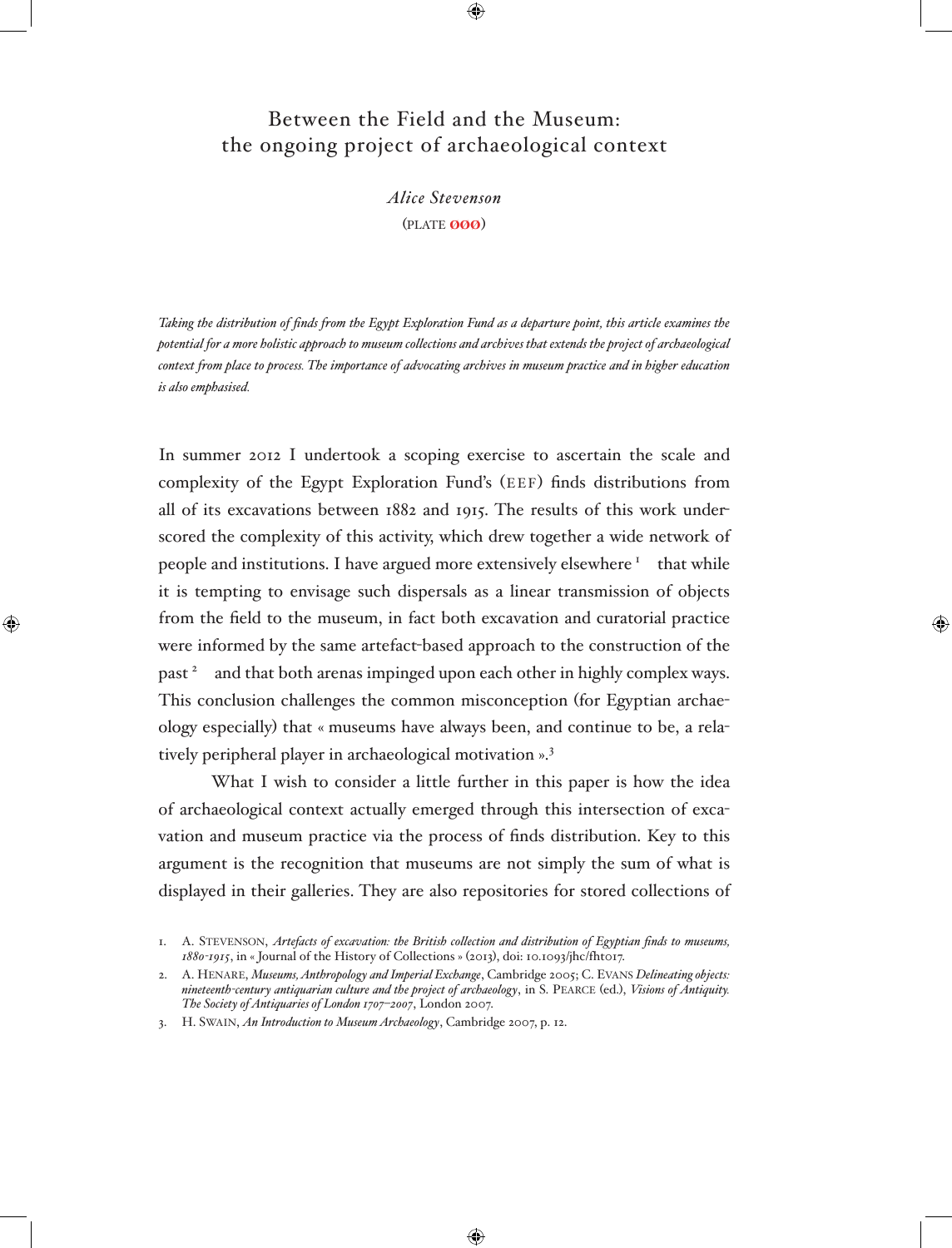#### $110$  EDAL IV · 2013

 $\bigoplus$ 

objects and associated documentation (labels, correspondence and photographs etc.) that accumulate around objects, entangling them within particular histories of acquisition and curation. Consequently, I advocate here a more holistic approach to the management of archaeological collections that seeks to capture within documentation systems, and make more widely visible, the multitude of possible linkages that can be made between an object and related documentation. In so doing the process of ascertaining context can be extended beyond simply establishing a physical find-spot in Egypt. Furthermore, I argue that such a holistic approach to collections management is important not only from an intellectual point of view, but also from the perspective of encouraging inclusive and collaborative museum practice. Finally, I would suggest that the complexities of finds distribution demand that archival research activities be more centrally situated within not just museum training, but also within undergraduate / postgraduate education.

## *e e f Finds Distribution*

⊕

When the EEF's establishment was announced in « The Times » on 1 April 1882 it bore the alluring headline *Egyptian antiquities*. Yet the final sentence of the article admitted that it « must be distinctly understood that by the law of Egypt no antiquities can be removed from the country ». Nevertheless, two years later the EEF was able to devote a section of its *Annual Report* to the account of "votes" of antiquities" to various museums outside of Egypt. Thus began the often symbiotic relationship between excavators' priorities and curatorial desires, with the latter often directly influencing the choice of site and manner of exploration, including the positioning of museum agents in fieldwork. This was made possible not only by shifts in the types of objects that began to be recognised as worthy of museum display in the late nineteenth century, but additionally by developments in the topography of museums across the UK and elsewhere at this time.

The Fund's initial approach to excavation in the early 1880s was embedded within wider trends in mid-nineteenth century colonial cultural practice,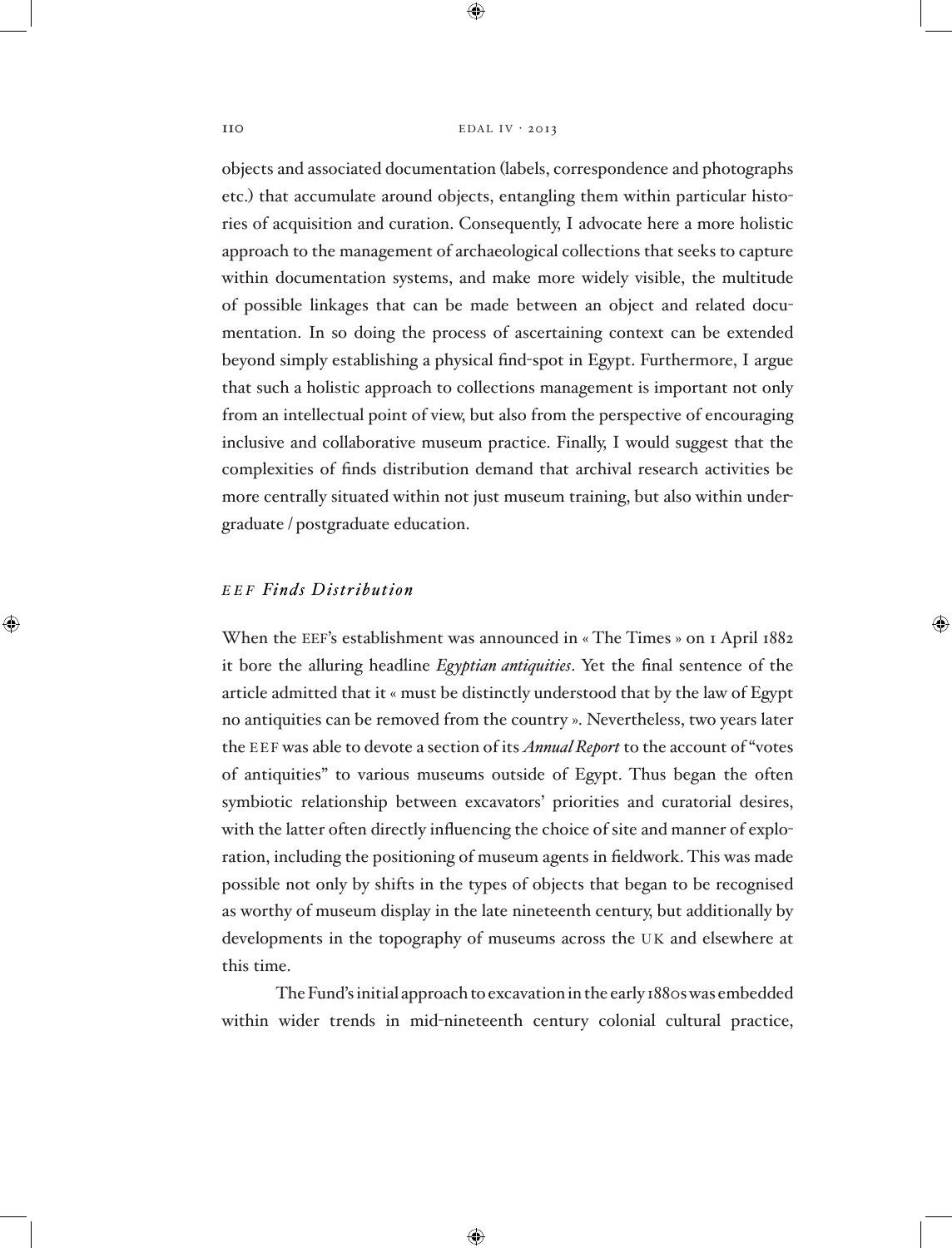#### BETWEEN THE FIELD AND THE MUSEUM 111

⊕

including its appeal to biblical and classical narratives, and in garnering support from individuals whose explorations had caught the public imagination.<sup>4</sup> The spoils of their adventures were not only widely publicised, but were also publically visible through the acquisition of visually striking sculptures, *objets d'art* and artefacts bearing texts for the burgeoning national museums of Europe. These were objects that were considered to be able to speak for themselves as either the material facts of history or else as "wondrous curiosities".<sup>5</sup> The EEF's first season of work under Naville departed little from these previous practices and resulted in two monumental gifts being presented to the British Museum — a granite falcon and a kneeling figure of a scribe.<sup>6</sup> With Petrie's appointment into the Fund's service, however, the nature of the returns was somewhat different with many small objects boxed up and shipped from Alexandria's port to Liverpool's docks. This shift from Naville's unwieldy, monumental finds to Petrie's more humble, yet manageable offerings, was a crucial part of instituting a new type of museum object.<sup>7</sup>

This influx of Egyptian material was also coincident with the steady growth in the numbers of local museums in Britain, $\delta$  particularly in response to municipal reforms that permitted local councils to establish institutions for the public's social benefit. By the end of the nineteenth century the EEF were regularly receiving subscriptions directly from museums keen to expand their collections. In total, between 1883 and 1915, the EEF dispatched objects to some 73 UK institutions, from large national museums like the British Museum, to provincial organisations such as Truro Museum in Cornwall. Public libraries and private schools were also beneficiaries. More than 35 institutions in the us accepted distributions of objects, principally museums in the northeastern states. Globally, at least a further 30 museums in 13 countries received antiquities.

⊕

<sup>4.</sup> D. Challis, *From the Harpy Tomb to the Wonders of the Ephesus. British Archaeologists in the Ottoman Empire 1840–1880,* London 2008.

<sup>5.</sup> S. Moser, *Wondrous Curiosities. Ancient Egypt at the British Museum*, London 2006.

<sup>6.</sup> Accession numbers 1883,1107.2 and 1883,1107.1.

<sup>7.</sup> A. Stevenson, *Artefacts of excavation*.

D.K VAN KEUREN, *Museums and ideology: Augustus Pitt-Rivers, Anthropology and social change in later Victorian Britain*, in « Victorian Studies » 28/1 (1984), pp. 171-72.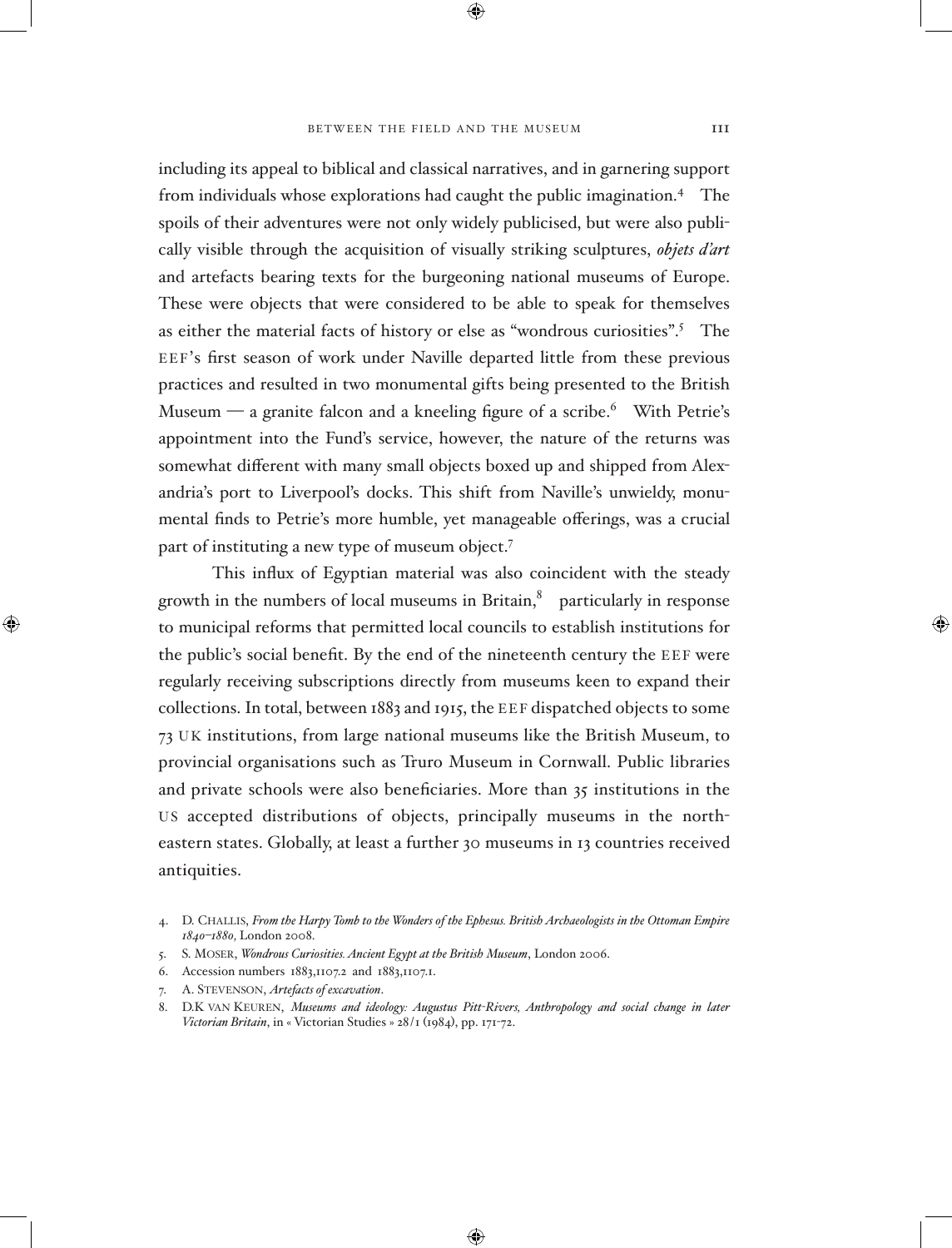$II2$  EDAL IV · 2013

 $\bigoplus$ 

## *Creating Context*

On 5 January 1900 Francis Llewellyn Griffith wrote to the EEF committee about « a very serious matter », concerning the distribution of objects.<sup>9</sup> He noted that although « Petrie spent a fortnight writing labels and wrapping up the objects with them » there had been « several dreadful instances of his labels having been neglected ». As a result Petrie drafted a circular addressed « to curators of museums » (pl.  $\boldsymbol{\emptyset}$   $\boldsymbol{\emptyset}$ , 1), outlining the importance of his tags (pl.  $\boldsymbol{\emptyset}$   $\boldsymbol{\emptyset}$ ,  $\boldsymbol{\emptyset}$ ,  $\boldsymbol{\emptyset}$ ,  $\boldsymbol{\emptyset}$ ,  $\boldsymbol{\emptyset}$ ,  $\boldsymbol{\emptyset}$ ),  $\boldsymbol{\emptyset}$ few years later Petrie produced a more in-depth guide to archaeology in which he insisted that it was

imperative not only to record, but also to publish, the facts observed; when in future the elements of scientific management may come to be understood, a fit curator may succeed in reuniting the long-severed information.<sup>10</sup>

Both these snippets of instruction serve to underscore the manner in which the emergent idea of archaeological context was to be performed by tacking between the excavated object and documentation. They also draw attention to Petrie's concern that archaeology as a discipline should be critically aware of museum procedures, as well as fieldwork. Arguably, it was actually the former that was more important in informing Petrie's development of a more systematic archaeology. Collecting the past had been his earliest passion  $I^I$  and objects were a central rationale for his first excavations for the EEF:

Here lies, then, the great value of systematic and strict excavation, in the obtaining of a scale of comparison by which to arrange and date the various objects we already possess. A specimen may be inferior to others already in a museum, and yet it will be worth more than all of them if it has its history.<sup>12</sup>

It was therefore museum collections that were in Petrie's mind's eye when he

- 10. W.M.F. Petrie, *Methods and Aims in Archaeology*, London 1904, p. 49.
- 11. M. Drower, *Flinders Petrie. A Life in Archaeology*, London 1985; W.M.F. Petrie, *Seventy Years in Archaeology*, London 1931.

⊕

12. W.M.F. Petrie, *Tanis ii*, « eef » 4, London 1888, p. vii.

<sup>9.</sup> I am grateful to Alice Williams for drawing my attention to these letters, which are currently held in the EES Lucy Gura Archive.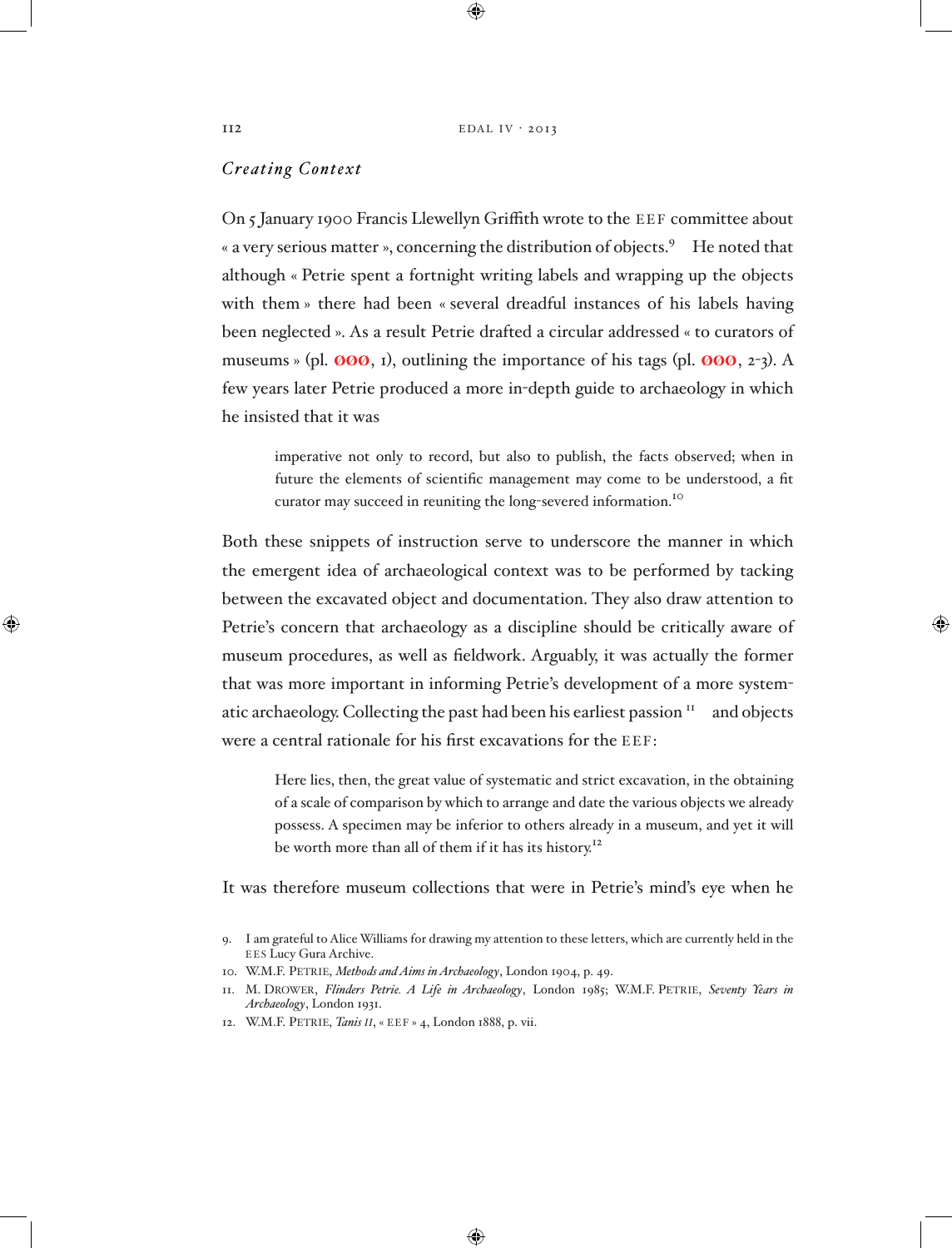⊕

embarked upon fieldwork, not the archaeological landscape that might be revealed. The site was a merely a point of reference: a context.

Context in archaeology can be defined in a number of ways. Darvill offers three:<sup>13</sup>

- 1. A generic term for the smallest identifiable stratigraphic unit recognized in an excavation.
- 2. The position of an archaeological find in time and space established by measuring and assessing its associations, matrix and provenance.
- 3. The physical and cultural circumstances surrounding the deposition of archaeological material and the formation of archaeological deposits.

The second definition is the closest to Petrie's conception, although he himself did not actually use the word in his 1904 textbook, referring rather to an object's « source ». The recording of this source via object marking was considered by Petrie to be « a very needful part of the record ».<sup>14</sup> These object markings played an important role in the extension of artefacts into the wider terrain of emerging archaeological methodology through links to related products of excavation, including memoirs, lists and correspondence. Whereas antiquities could be "wondrous curiosities", the excavated artefact (often unassuming small finds) required the support of this documentation to be made meaningful. Context was thus created not just in the archaeological site within Egypt, but further performed in the exhibitions of finds in London, the newspaper reports, EEF Committee meetings and in the hands of curators — all of which coalesced within an artefact's biography. Moreover, in distributing these marked objects, together with circulars drawing attention to their entourage of documentation, the notion of archaeological 'context' itself was disseminated and enacted across the world.

Today, the concept of archaeological "context" tends to be most readily associated with specific "provenance" or "find spot" (in large measure a result of its formulation within contract archaeology in the 1970s in the US and UK). However, given the diaspora of excavated objects the term's original Latin

⊕

<sup>13.</sup> T. Darvill, *Concise Oxford Dictionary of Archaeology*, Oxford 2008.

<sup>14.</sup> Petrie, *Methods and Aims*, p. 51.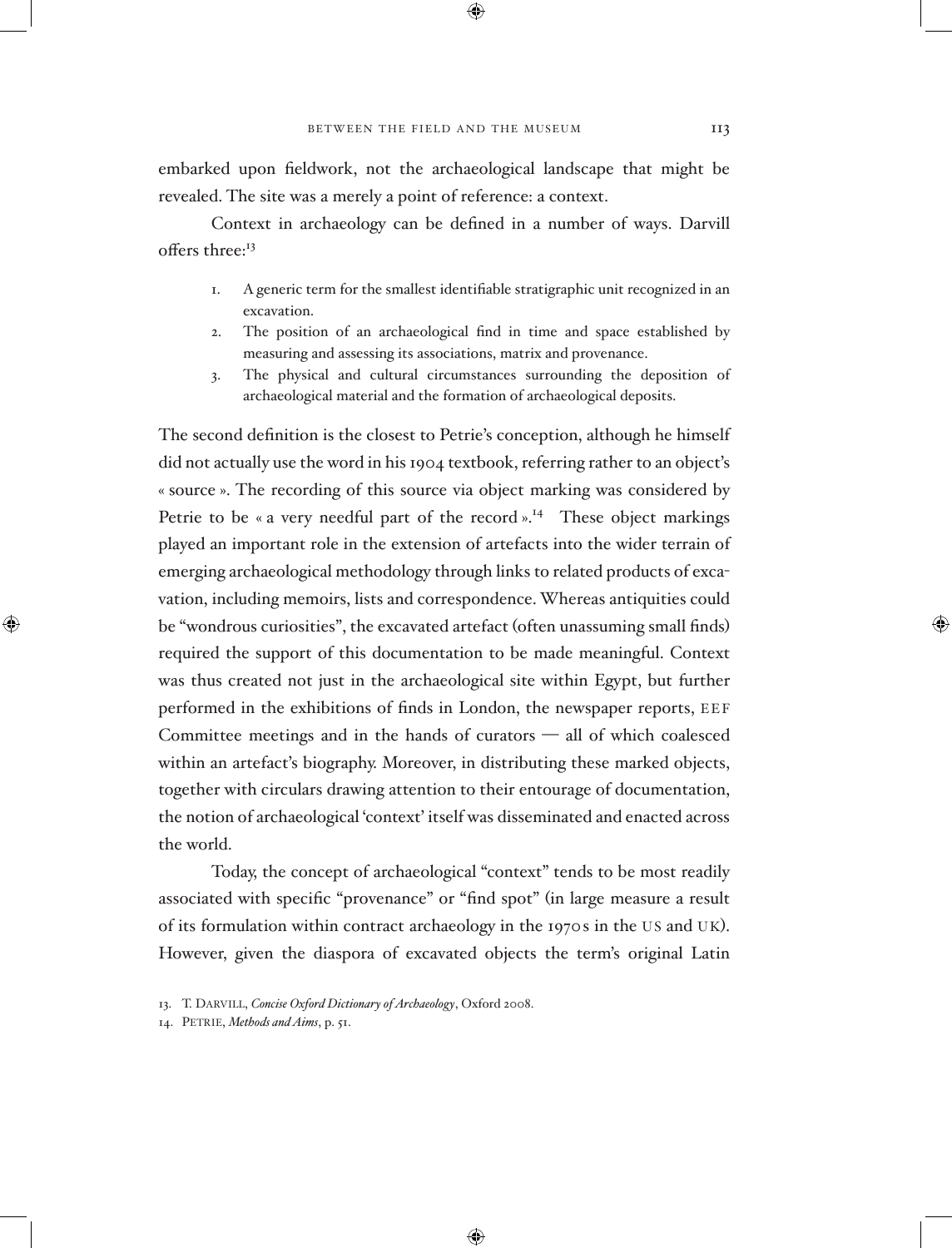#### $II4$  EDAL IV · 2013

 $\bigoplus$ 

meaning (*contexere*) seems more apropos, as it means to connect or weave together.15 Finds distribution, which created a web of documentation for authentication and drew together networks of people, effectively knitted together new forms of museum object. Such artefacts, as Gosden and Knowles have observed, are

best viewed as indicative of process, rather than static relations, and this process is ongoing in museums as elsewhere, so that there is a series of continuous social relations surrounding the object connecting 'field' and 'museums'.16

Searching for Petrie's labels or squinting at an ancient vessel trying to ascertain the faded digits on the base is a crucial task in reconnecting a museum piece to its find-spot and tracking down assemblages fragmented across the globe. However, a holistic approach to collections management  $-$  by which I mean the integration of archival, photographic and other relevant information within object records — is important not only to (re)constructions of the ancient past. It is also significant for establishing other facets of an object's biography and for permitting the telling of additional narratives of archaeological practice. Stephen Quirke's work  $17$  is an example of this, demonstrating the potential for shifting our disciplinary emphasis from founding fathers to hidden hands.

Take, for instance, the cipher scrawled on the base of Predynastic pottery vessel UC5699 now in the Petrie Museum:  $1817$ , a reference to a grave at Naqada.<sup>18</sup> The same number is noted on a sequence dating slip also now held by the Petrie Museum, which Petrie used to create his famous seriation of prehistoric graves,<sup>19</sup> thereby linking this object to western histories of archaeology and Victorian scientific endeavour. This set of digits, however, also allows this vessel to act as a key to other discourses, because amongst Petrie's notebooks is #138 belonging not to Petrie, but to Hugh Price. Inside the number

- 17. S. Quirke, *Hidden Hands,* London 2010.
- 18. W.M.F. Petrie J. Quibell, *Naqada and Ballas*, « era » 1, London 1896.

⊕

<sup>15.</sup> I. HODDER, *Reading the Past*, Cambridge 1986, p. 122.

<sup>16.</sup> C. Gosden - C. Knowles, *Collecting Colonialism. Material culture and colonial change*, Oxford 2001, pp. 4-5.

<sup>19.</sup> W.M.F. Petrie, *Sequences in prehistoric remains*, in « Journal of the Anthropological Institute of Great Britain and Ireland » 3/4 (1899), pp. 295-301.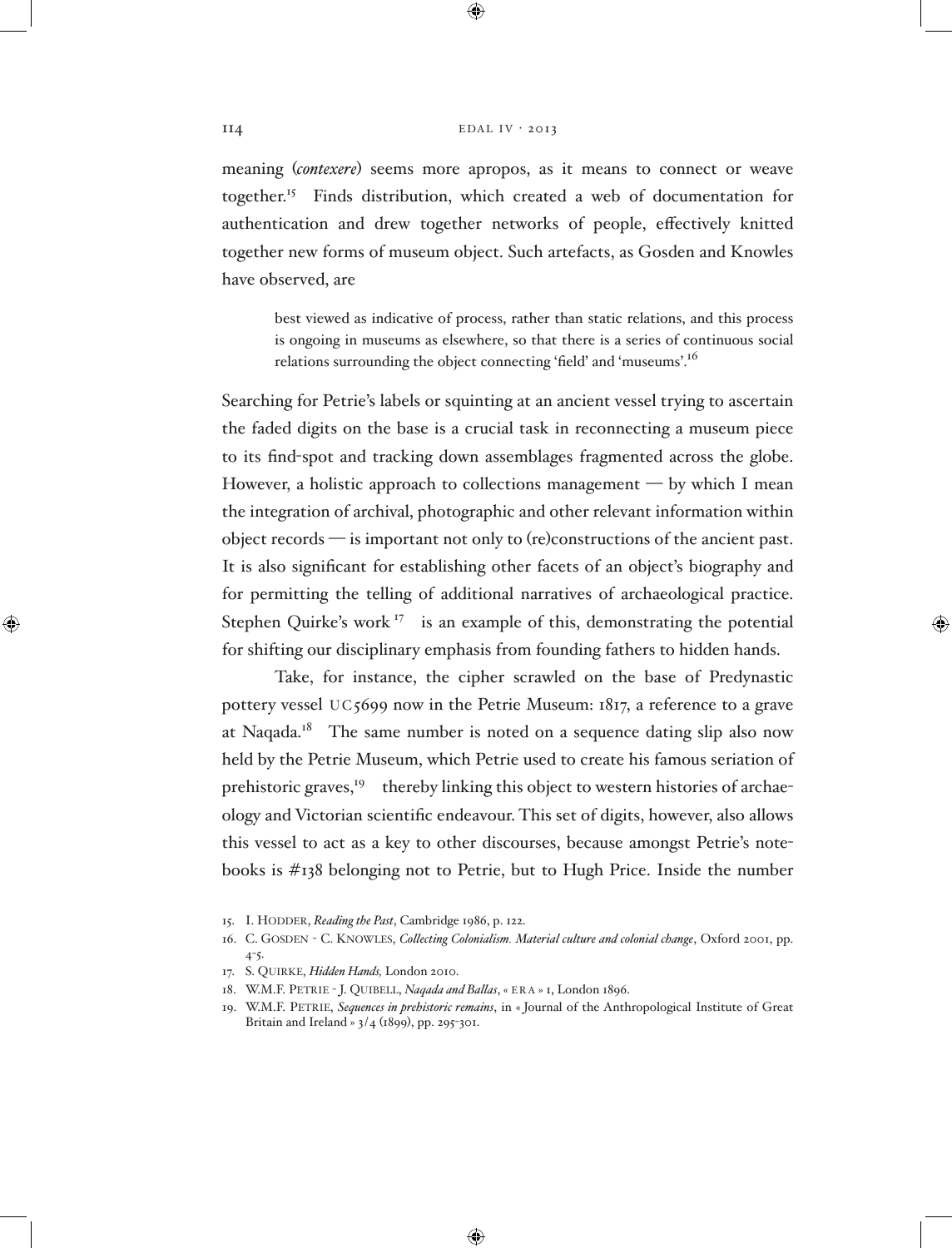⊕

 $1817$  is pencilled beside the sketch of the tomb in which UC5699 was found. It is not Petrie's name that is next to this, nor Price's, but rather the Egyptian excavator: Ali Redwan. A single museum database field entry recording "collector" is therefore insufficient. The tomb number also holds together the group of objects Redwan revealed, artefacts that further documentation shows were sent to Chicago, Munich, Manchester and Oxford.<sup>20</sup>

Notably, such distributions brought additional individuals into the escalating documentation surrounding distributed objects.<sup>21</sup> Thus although in many cases it may be difficult to trace connections between object and site, the biography of an object is not necessarily curtailed, as local stories can be accommodated within global narratives. Disparate collections invite disparate responses that can be revealing about the reception and construction of material Egypt. Indeed, the stories that I have encountered in my pilot project provoke intriguing questions about how material Egypt was formed in contrasting settings around the world. For instance, how EEF finds from Abydos ended up and were displayed in Cedar Rapids' (Iowa) Masonic Lodge in 1912 or in Kyoto, Japan at around the same time. The possibilities, therefore, for weaving together new accounts are multifarious and certainly not exhausted by these brief suggestions.

Given that labels, letters and lists are integral to the continuing project of establishing archaeological context, references to their existence should (ideally) be as visible in museum databases, paper records and online resources as the antiquities themselves. However, in a climate in which museum funding and staffing — particularly for collections management projects — is limited, such aspirations for detailed documentation work may seem overly ambitious. Yet it is also a question of advocacy. It is too easy for such endeavors to be considered (especially from the outside) as behind-the-scenes or (worse) peripheral activities of management and spreadsheet accountability that serve only the narrow interest of scholars. I think, however, that there is a much stronger case to be

◈

<sup>20.</sup> E. Baumgartel, *Petrie's Naqada Excavation: a supplement*, London 1970.

<sup>21.</sup> In a process that has been referred to as the « relational museum », cf. C. GOSDEN - F. LARSON, *Exploring the Collections at the Pitt Rivers Museum 1884*-*1945*, Oxford 2007.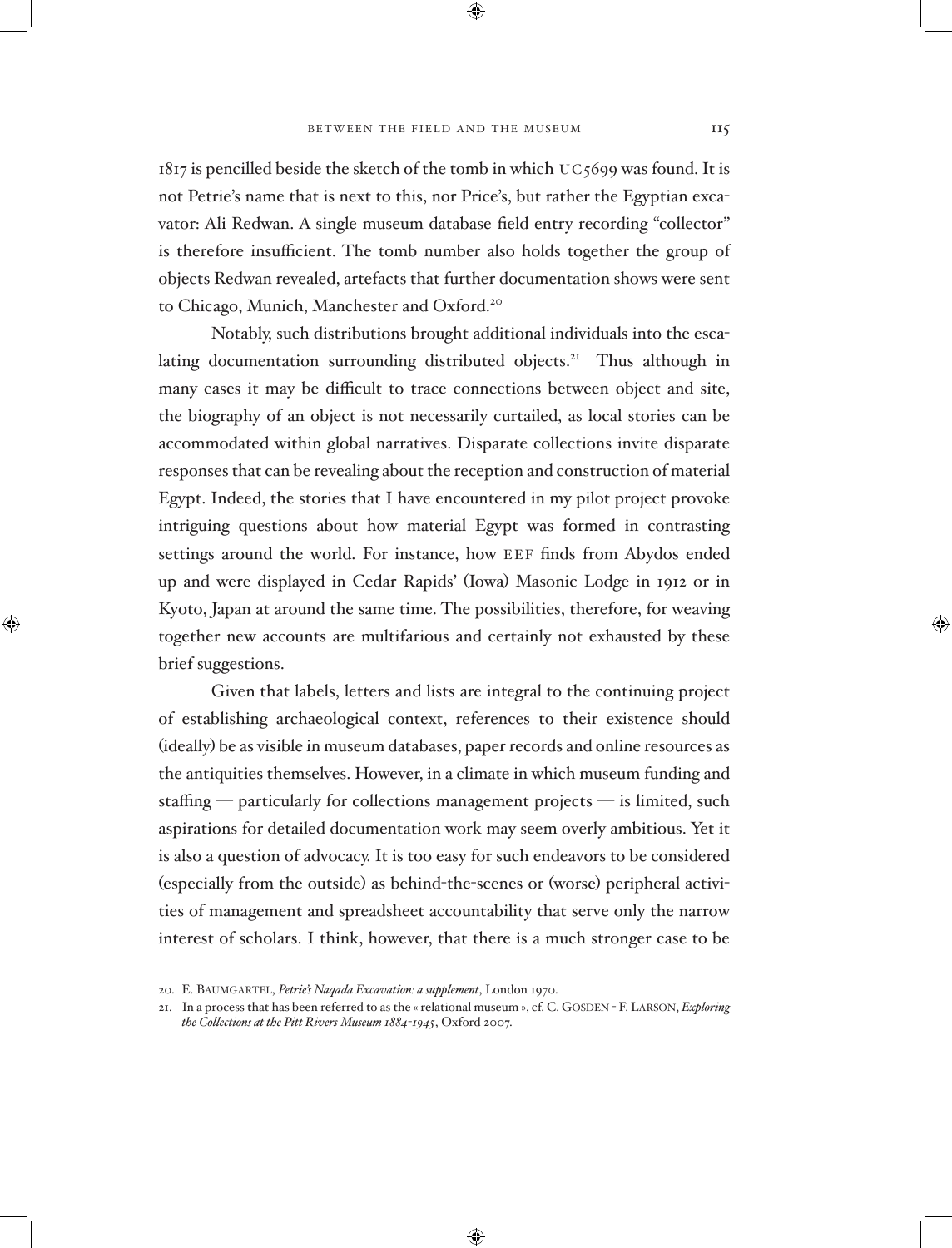#### $116$  EDAL IV · 2013

⊕

made for promoting documentation and archival work more positively as valuable community and educational activities and resources.

# *Advocating Archives*

The recognition of hidden narratives within the histories of Egyptian assemblages resonates with the post-colonial/post-modernist turn in museology more generally. To date, most of this literature has concerned ethnographic collections,<sup>22</sup> but the principles it promotes have considerable relevance for Egyptology. Given the limits of space here, I will comment only briefly on one aspect: community museology. As intellectually defined, this area often focuses upon the processes of consultation for exhibitions<sup>23</sup> or collaborative display.<sup>24</sup> In practice, however, community museology can be more than this. In its fullest sense it involves shared curatorship and collections access, including to material (objects and documentation) held in storage.<sup>25</sup> This can allow not only the process of how curators make sense of collections to be made more transparent, but can also invite alternative intersections, be they from local historians interested in the individuals involved in finds distribution or journalists seeking grand narratives.

And it is here that archaeological context as process continues, for such interventions continually alter the biographies of objects. This is especially the case if those interactions can themselves be captured within documentation systems in dedicated database fields or paper files.<sup>26</sup> With the increasing presence of online collections, alongside wider trends in participatory digital culture, such catalogue enhancements are more likely to become visible beyond the museum and the back-room database, contributing to new perceptions of

⊕

<sup>22.</sup> L. Peers - A. Brown (eds), *Museums and Source Communities: A Routledge Reader*, London 2003.

<sup>23.</sup> K. Exell, *Engaging with Egypt. Community consultation and the redevelopment of the ancient Egyptian galleries*  at the Manchester Museum, in V. GOLDING - W. MORRIS (eds), *Museums and Communities*, Oxford 2013.

<sup>24.</sup> *E.g.*, G. Tully, *Community archaeology: general methods and standards of practice*, in « Public Archaeology »  $6/3$  (2007), pp. 155-87.

<sup>25.</sup> R. Boast, *Neo-colonial collaboration: Museum as contact zone revisited*, in « Museum Anthropology » 34/1 (2011), pp. 56-70.

<sup>26.</sup> C. Reed, *Revisiting Collections*, London 2013.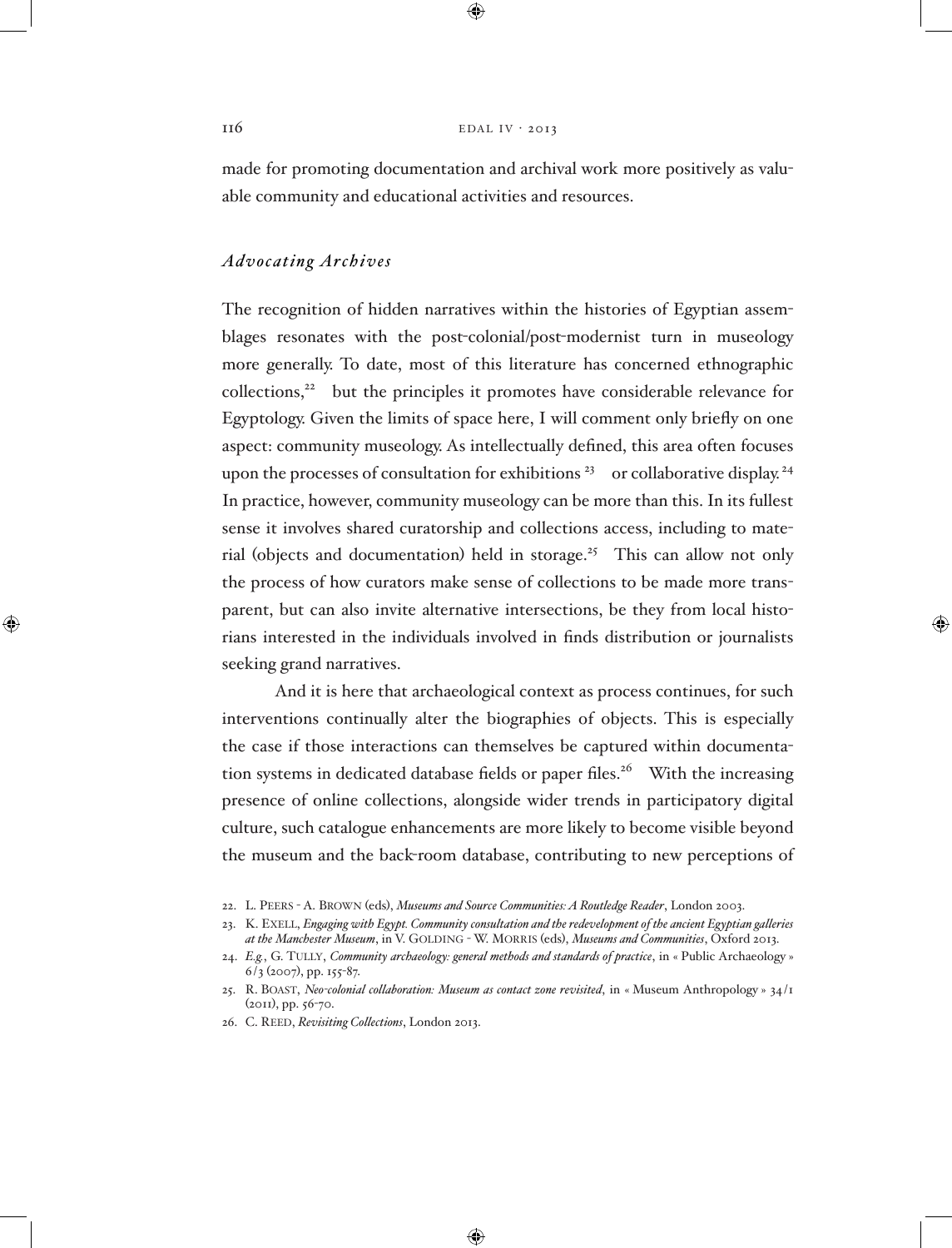⊕

the « relational museum »<sup>27</sup> It is also a form of prospective collecting, for our own archival research generates new material that might be informative for future generations seeking to understand the questions that drove us to undertake our research. In the same way that we are attempting to understand how archaeological knowledge was previously encountered and constructed through archival and museum research, so too might future scholars look back upon our work with new questions of their own.

Despite these developments as museums enter the "second age", $28$  and notwithstanding the frequency of research enquiries concerning objects and archives from specific excavations, the value of archival research to archaeological enquiry remains notably absent from the majority of degree programmes. This was drawn into relief by a survey conducted by the Higher Education Funding Council for England.<sup>29</sup> The results demonstrated that although an emphasis was placed upon excavation as an essential archaeological tool in university courses, there was a widespread failure to recognize related archives, collections, and records as equally important and linked resources. No such survey exists for Egyptology and while I know that there exists an appreciation of the pedagogical value of archives and moves to incorporate histories of collections within museum learning,<sup>30</sup> I suspect that these may be exceptions. Yet given the sheer scale of the material legacy of finds distribution and its role in the establishment of systematic archaeological research in Egypt, together with the beginnings of more reflexive disciplinary practice, museums and archives as archaeological field-sites should have more prominent roles in Higher Education. This is important not only for developing deeper learning and an understanding of how archaeological knowledge has been (and can) be formed, but additionally to ensure that future practitioners are informed of the complexities

⊕

<sup>27.</sup> H. Gaismar - W. Mohns*, Social relationships and digital relationships: rethinking the database at the Vanuatu Cultural Centre*, in « Journal of the Royal Anthropological Institute » 17/s1 (May 2011), pp. s133-s155, online: <http://dx.doi.org/10.1111/j.1467-9655.2011.01693.x> (DOI: 10.1111/j.1467-9655.2011.01693.x).

<sup>28.</sup> R. Phillips, *Re-placing objects: historical practices for the second museum age*, in « The Canadian Historical Review » 86/1 (2005), pp. 83-110.

<sup>29.</sup> D. Hicks - G, Milne - J. Shepherd - R. Skeates, *Excavating the Archives. Archive Archaeology and the Higher Education Sector*, London 2009.

<sup>30.</sup> Liam McNamara, personal communication.